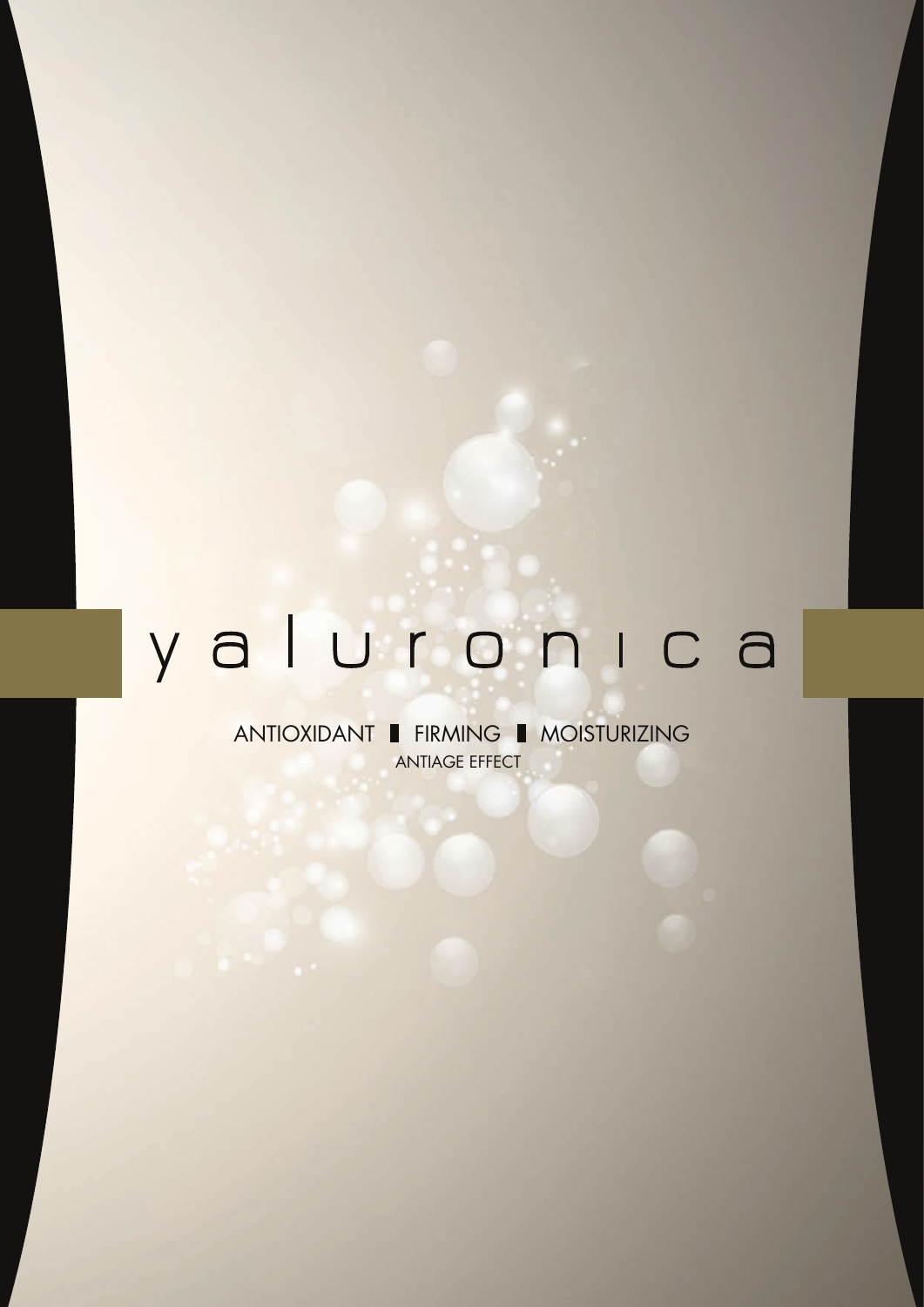# FARMACELL INTRODUCES ITS NEW YALURONICA LINE.

The new Yaluronica® line is the result of research conducted by Farmacell, a Calze G.T. Srl brand that has always been dedicated to designing and manufacturing highly-advanced garments for the medical and cosmetics industries. Together with the important partnerships that the company has formed with highly-regarded international partners, the technological know-how that it has acquired through its continuous investments have allowed for the development of the Yaluronica® product line, with its antioxidant, firming, moisturizing and shaping properties.

The Yaluronica® product line is the result of scientific research conducted in the cosmetic field and nanomedicine in particular. The products contain the revolutionary Meryl® Hyaluronan fibre. Thanks to the use of gold nanoparticles, this revolutionary textile is capable of continuously releasing hyaluronic acid into the skin, where it effectively penetrates into the cells.

Hyaluronic acid is a natural substance present in the skin that's capable of stimulating the production of collagen, which counteracts the ageing effect of free radicals, thus rendering the skin particularly smooth, soft and elastic.

Upon making contact with the skin, Yaluronica® products immediately begin releasing hyaluronic acid in a constant and gradual manner. In addition to the incredible anti-ageing effect, you'll notice the first results of the product's moisturizing, firming and anti-oxidant action within just a few days time. The restraining and body-moulding "Shape" effect immediately renders the body more slender and shapely.

In addition to being comfortable and highly-effective, Yaluronica® garments are designed and manufactured entirely in Italy, and feature a stylish and elegant look.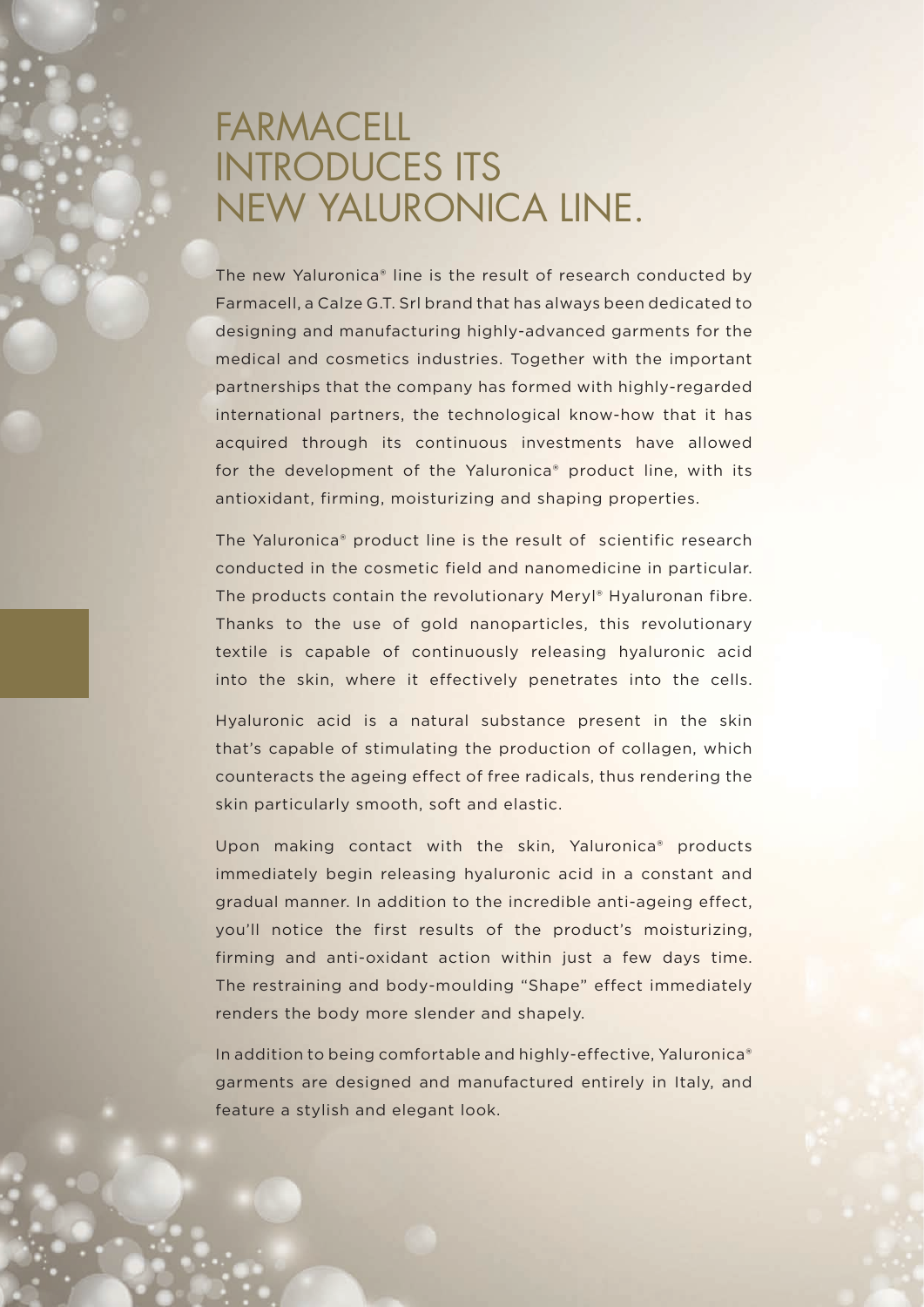

## MOISTURIZING **EFFECT**

## FIRMING **EFFECT**

ANTIOXIDANT **EFFECT**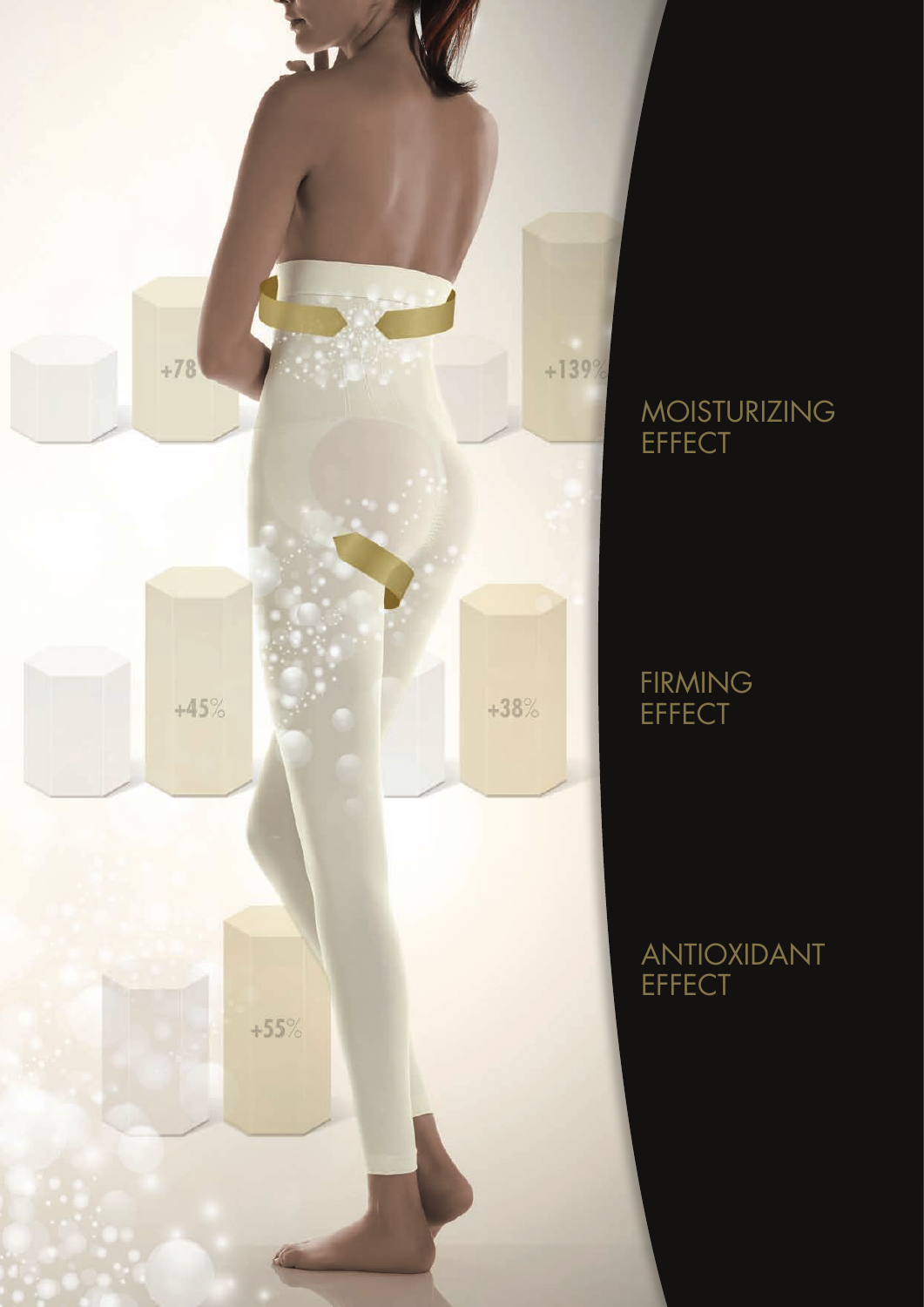# HIGH WAIST THONG

SHAPE HIPS AND BELLY REDUCE THE WAISTLINE



## HIGH WAIST BRIEFS

#### SHAPE HIPS AND BELLY REDUCE THE WAISTLINE



ya uron

 $c<sub>a</sub>$ 





Articles accompanied with adjustable straps to avoid product rooling.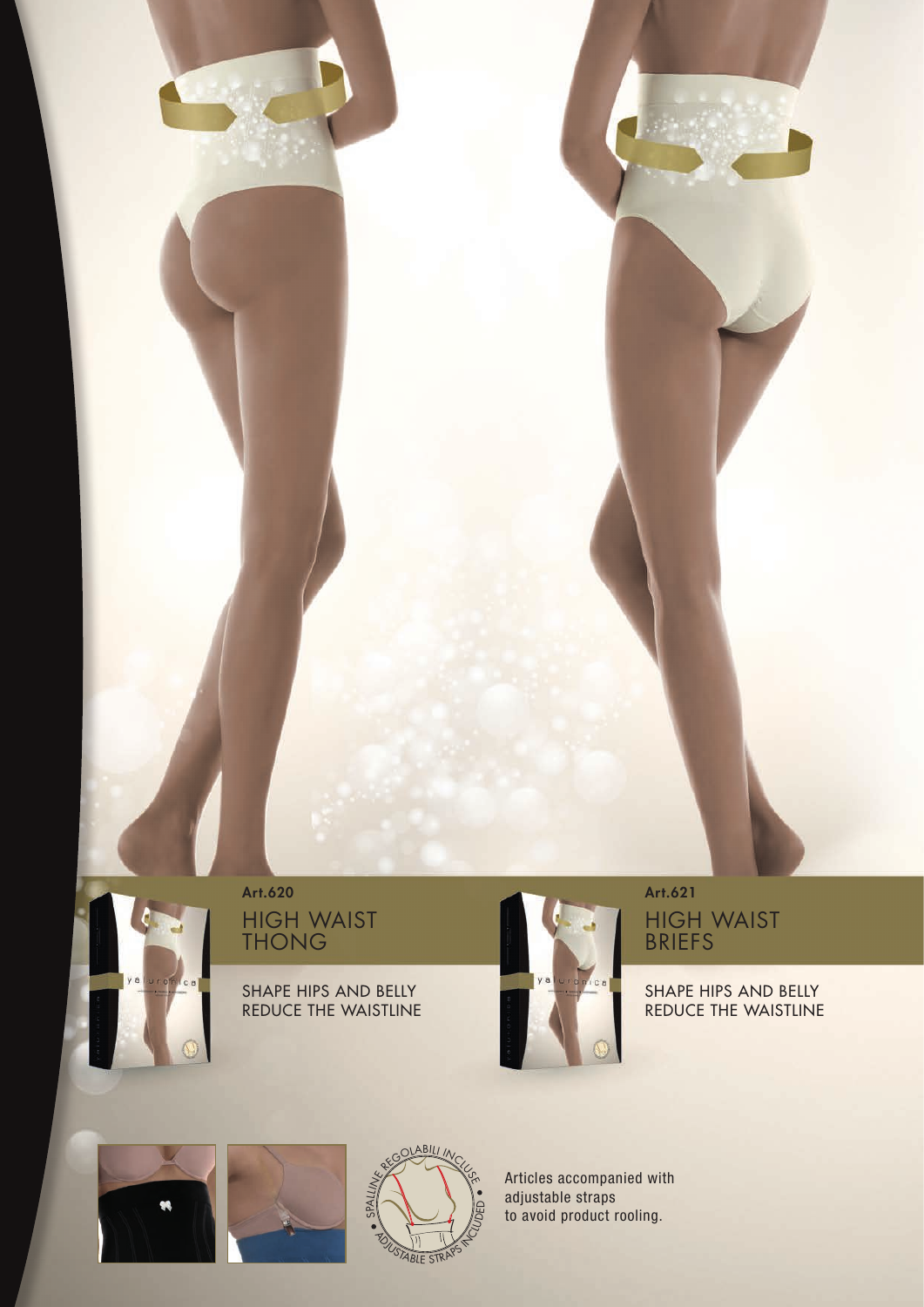

## HIGH WAIST LEGGINGS

SHAPE HIPS AND BELLY REDUCE THE WAISTLINE LIFT AND SHAPE THE BUTTOCKS CONTAINS AND SHAPE THE LEGS



#### HIGH WAIST SHORTS Art.629 Art.623

SHAPE HIPS AND BELLY REDUCE THE WAISTLINE LIFT AND SHAPE THE BUTTOCKS CONTAINS AND SHAPE THE **THIGHS** 







Articles accompanied with adjustable straps to avoid product rooling.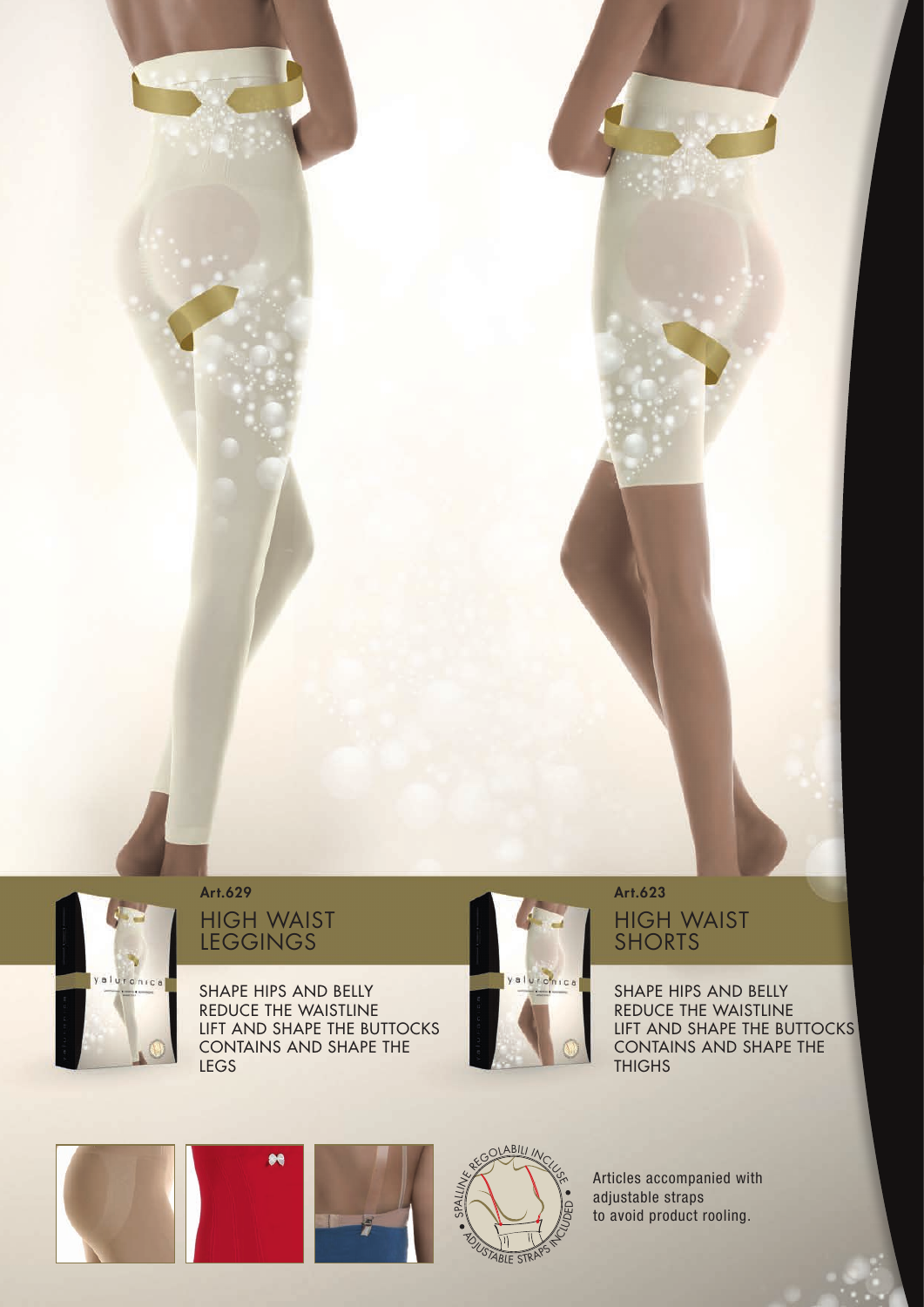**CAMISOLE** 



SHAPE HIPS AND BELLY REDUCE THE WAISTLINE BREAST PUSH-UP EFFECT



GLOVES/NECKBAND/ ARMBAND Art.627 Art.632/630/631

> MOISTURIZING REDUCE THE EFFECTS OF WRIN-KLES SMOOTH AND SOFT SKIN ANTI-AGING EFFECT



Items can be sold separately or together in a complete anti-age treatment KIT.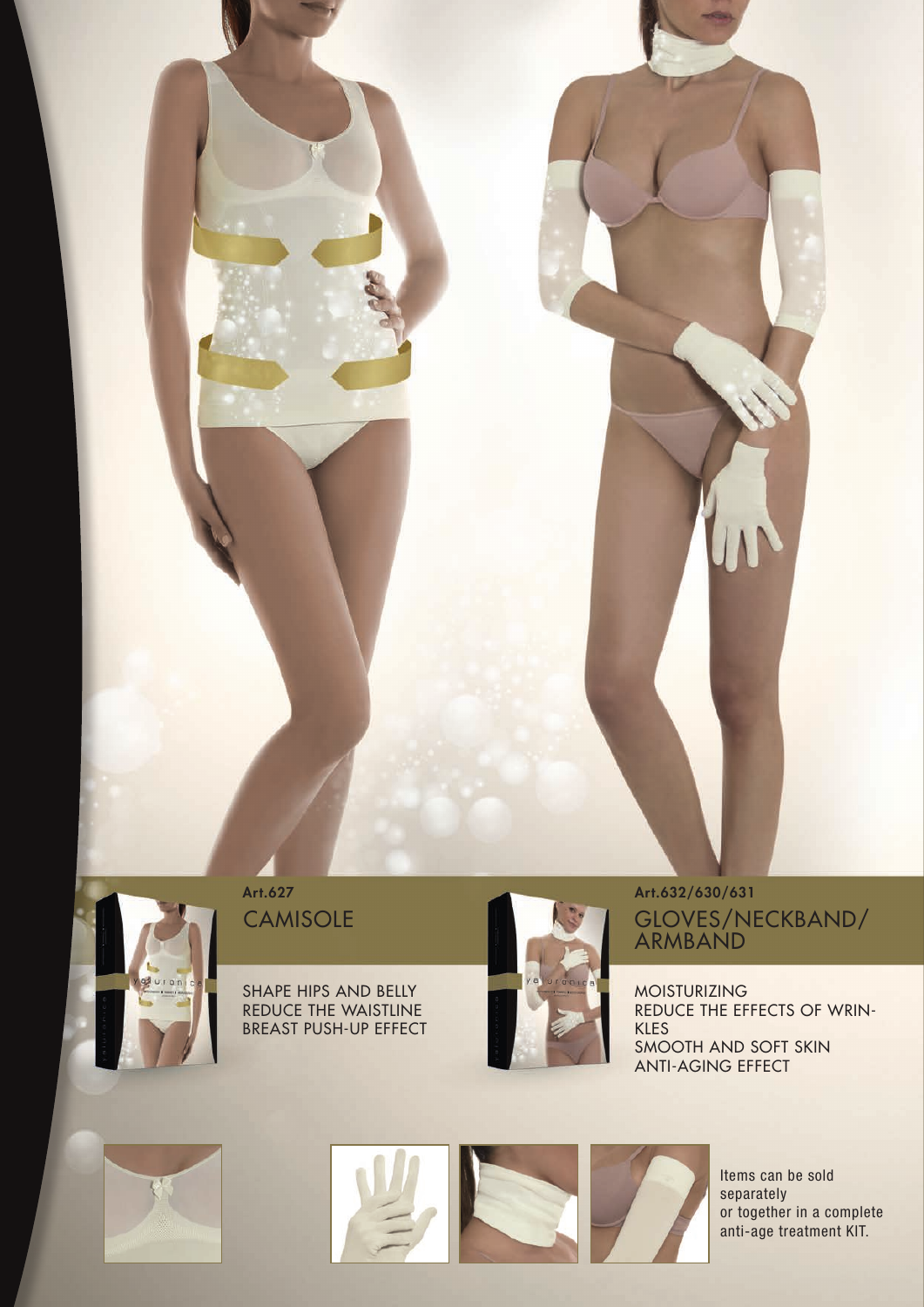## THE RESULTS OF THE SCIENTIFIC TESTS\* CONDUCTED SPEAK FOR THEMSEIVES:

### MOISTURIZING EFFECT\*

Increased synthesis of glycosaminoglycans (GAG) and hyaluronic acid (HA) respectively



#### FIRMING EFFECT\*

45% increase in the production of collagen type I after 24 hours of treatment and 38% increase in the production of collagen type III after 24 hours of treatment.



#### ANTIOXIDANT EFFECT\*

55% reduction in the formation of Reactive Oxygen Species (ROS) on the Human Dermal Fibroblasts (HDF) after 24 hours of treatment.



 **REDUCTION ROS FORMATION IN HDF AFTER 24H**

NOT Treated Yaluronica® product with Meryl® Hyaluronan

\*All the efficacy evaluation tests were performed in vitro by the certified independent laboratory LEITAT Technological Center in Barcelona (E).



#### **Composition**

**Size** 

Briefs, Thong, Shorts, Leggings and Camisole: 80% PA 20% EA - 5 available sizes, from S to XXL; Neck band: 82% PA - 18% EA - One size fits all; Arm band: 88% PA - 12% EA - One size fits all; Gloves: 96% PA - 4% EA - One size fits all.

#### PA: Poliammidica - Nylon - EA: Elastan - Elastane

Hyaluronan Meryl® Nylon, the fiber used to produce Yaluronica® garments, contains particles of Gold and Hyaluronic Acid. Particular care is required for people with sensitive or allergic to these two special ingredients.

|                        |            | S.                              | M                               |                                  | XL                                | <b>XXL</b>                        |
|------------------------|------------|---------------------------------|---------------------------------|----------------------------------|-----------------------------------|-----------------------------------|
|                        | IT         | $40 - 42$                       | $42 - 44$                       | 44-48                            | 48-52                             | 52-56                             |
|                        | FR/ES      | $36 - 38$                       | $38 - 40$                       | $40 - 44$                        | 44-48                             | 48-52                             |
|                        | EURO/D     | $34 - 36$                       | 36-38                           | $38 - 42$                        | $42 - 46$                         | 46-50                             |
|                        | <b>UK</b>  | $8 - 10$                        | $10 - 12$                       | $12 - 16$                        | $16 - 20$                         | $20 - 24$                         |
|                        | <b>USA</b> | $6 - 8$                         | $8 - 10$                        | $10 - 14$                        | $14 - 18$                         | $18 - 22$                         |
|                        | <b>JP</b>  | $5 - 7$                         | $7 - 9$                         | $9 - 13$                         | $13 - 17$                         | $17 - 21$                         |
|                        |            | S.                              | M                               |                                  | <b>XL</b>                         | <b>XXL</b>                        |
| A<br>B<br>$\mathbf{C}$ |            | cm 81-88<br>$(in. 31, 9-34, 6)$ | cm 85-92<br>$(in. 33.5-36.2)$   | cm 89-100<br>$(in. 35-39,4)$     | cm 97-110<br>$(in. 38, 2-43, 3)$  | cm 105-122<br>$(in. 41, 3-48)$    |
|                        | B          | cm 63-70<br>$(in. 24.8 - 27.6)$ | cm 67-74<br>$(in. 26, 4-29, 1)$ | cm 71-82<br>$(in. 28-32, 3)$     | cm 79-92<br>$(in. 31, 1-36, 2)$   | cm 87-104<br>$(in. 34, 3-40, 9)$  |
|                        |            | cm 87-94<br>$(in. 34.3-37)$     | cm 91-98<br>$(in. 35.8-38.6)$   | cm 95-106<br>$(in. 37, 4-41, 7)$ | cm 103-114<br>$(in. 40.6 - 44.9)$ | cm 111-123<br>$(in. 43, 7-48, 4)$ |